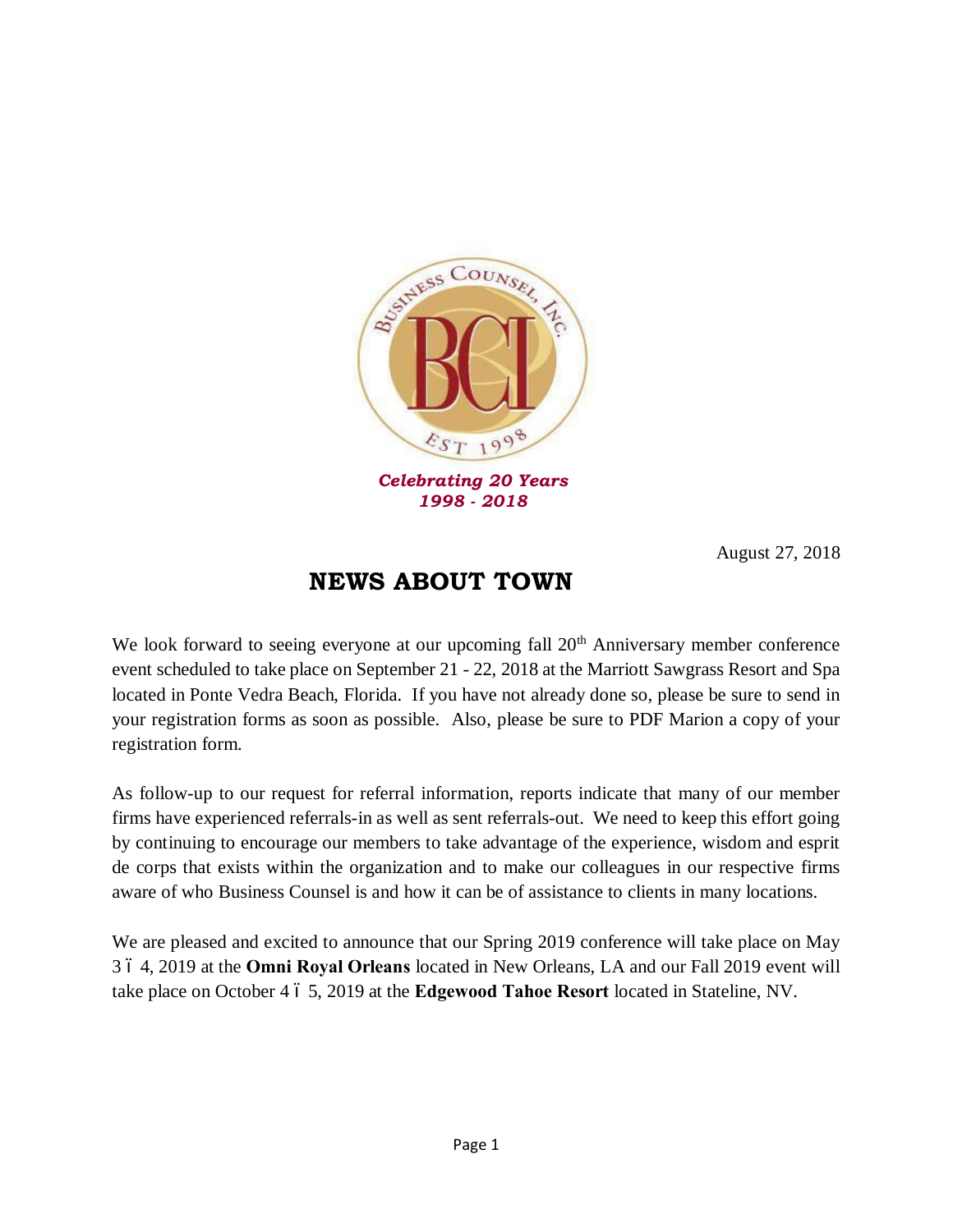# **News to Share**

Many of our member firms reported several items of interest and we have noted them below for your information.

**Beiten Burkhardt –** Please log onto Business Counsel's website [\(www.businesscounsel.org\)](http://www.businesscounsel.org/) to view a copy of J erg Bielefeld's presentation at our Arizona Conference regarding GDPR Compliance (General Data Protection Regulation).

Day Pitney 6 Please log onto Business Counsel's website ([www.businesscounsel.org\)](http://www.businesscounsel.org/) to view a copy of Mark Morgan and Dennis Reznick's presentation at our Arizona Conference regarding "Supervising Commercial Litigation with Technical Experience".

Day Pitney LLP announced today that Michael W. Kaufman has joined the firm as a partner in the Finance Group in its Stamford office. He was previously a partner at Robinson & Cole LLP.

"Michael brings deep experience with complex financing transactions across a wide range of industries, which will directly benefit our clients," said R. Scott Beach, Chair of Day Pitney's Corporate and Business Law Department. "He will strengthen our commercial finance capabilities and enhance our private equity practice. We are delighted to have him join us." (Please go to [www.daypitney.com](http://www.daypitney.com/) for more information.)

**Downey Brand**  $\acute{o}$  Please see the News Articles below which our firm thought would be of interest to the organization.

Will the Army Corps of Engineers lose the Civil Works mission? Looks like the Department of Defense is making some plans. In late June, President Trump unveiled his administration of plan to reorganize the federal government. The proposed shakeup is entitled "Delivering Government Solutions in the 21st Century: Reform Plan and Reorganization Recommendations." On page 15 of the proposal you will find**: "Move the Army Corps of Engineers (Corps) Civil Works** out of the Department of Defense (DOD) to the Department of Transportation (DOT) and Department of the Interior (DOI)." This proposal has left many people asking questions, such as how would it work? Would it be better? Does Congress need to approve it? And how is this different than every other proposal made in the past? Indeed, during a recent Senate hearing, Senators voiced inquiries about the Department of Defense $\alpha$ s views:

- "I also would like the Department of Defense *i*s view on picking up the Corps of Engineers and dropping it in various parts of the United States government." *Sen. Angus King, (Maine-Independent)*.
- · "Where is DoD on some of the Corps issues?" *Sen. Lisa Murkowski (R-Alaska)*.

Please go to [www.downeybrand.com](http://www.downeybrand.com/) for more information.

**SCOTUS Upholds Class Action Waivers in Arbitration Agreements**, June 28, 2018, Employment Law: In *Epic Systems Corp. v. Lewis*, the U.S. Supreme Court reaffirmed that employers subject to the Federal Arbitration Act ("FAA") can require employees to arbitrate their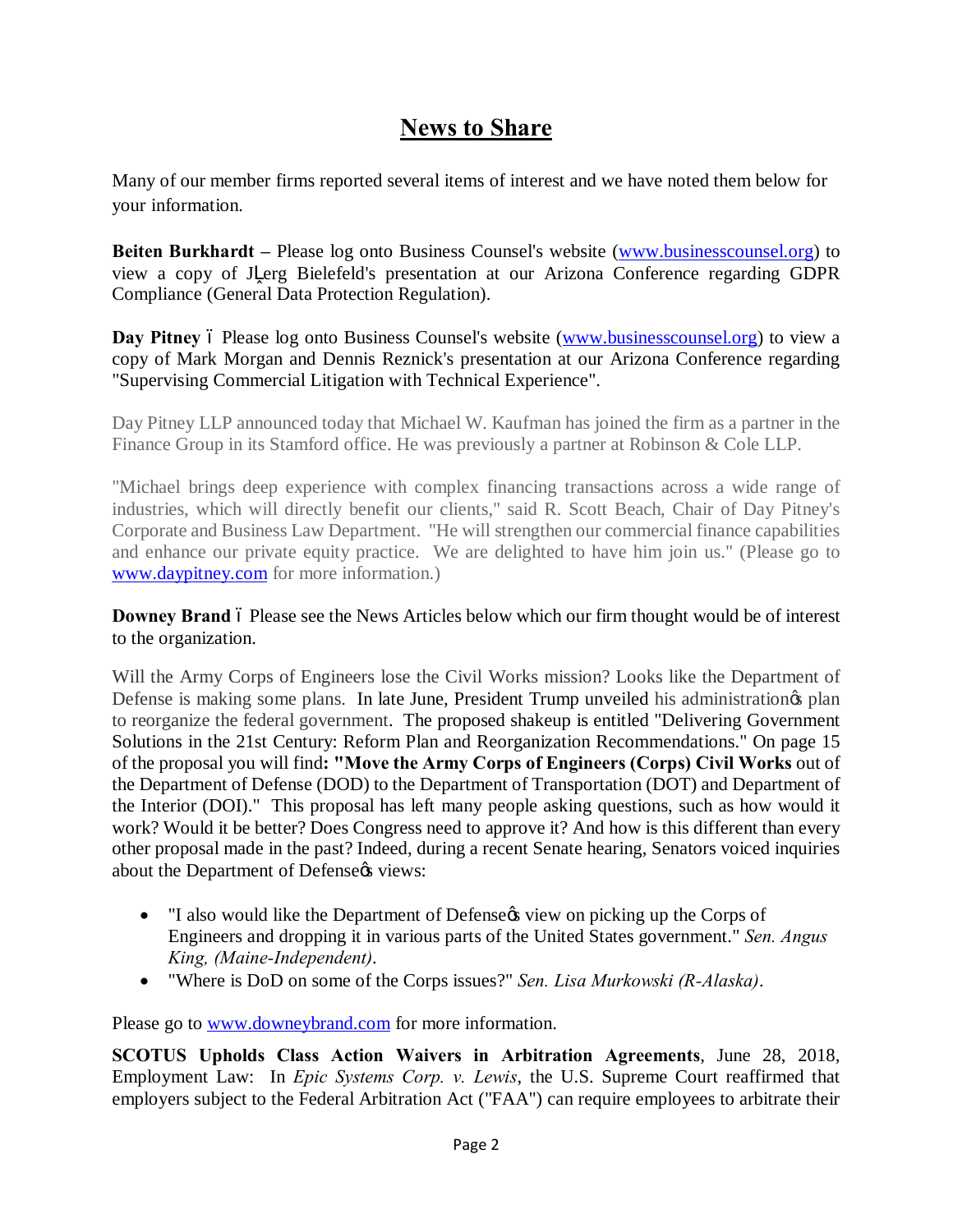disputes individually and waive the right to pursue claims through a class or collective action. The decision has significant implications because class action waivers allow employers to block workers from banding together in alleging workplace violations, such as wage and hour violations. Moreover, these waivers allow employers to circumvent litigation in the courtroom, generally reducing legal fees and time spent resolving employment disputes. In answering whether class action waivers are valid, the Supreme Court addressed the apparent conflict between the FAA, which provides that an agreement to arbitrate "shall be valid, irrevocable, and enforceable," and the National Labor Relations Act ("NLRA"), which gives employees the right to work together for "mutual aid or protection." The Court explained that the issue turned on whether the NLRA $\alpha$ provision trumps the FAA $\alpha$  requirement that courts enforce arbitration agreements. Granting a huge victory for employers, the Court found that the NLRA $\alpha$  reference to employees' right to engage in concerted activity for "mutual aid or protection" focuses on unions and collective bargaining, not on arbitration or class action procedures. Thus, the Court held that absent fraud, duress, or other contractual defenses, employers oarbitration agreements requiring employees to waive class or collective claims are valid and enforceable. If employers have not already done so, they should therefore consider implementing an arbitration agreement or updating existing arbitration agreements to specifically include a class action waiver in order to circumvent litigation and block class-wide claims. (Please go to [www.downeybrand.com](http://www.downeybrand.com/) for more information.)

Godfrey Kahn 6 Our firm is working with the Ice Miller firm in a matter involving a real estate development dispute in northern Wisconsin. We are also working with the Lind Jensen firm in litigation matters in Minnesota.

SEC Adopts Targeted Changes to Public Liquidity Risk Management Disclosure on June 28, 2018, the SEC adopted amendments to public liquidity-related disclosure requirements for certain openend funds. The amendments rescind the requirement in Form N-PORT that funds publicly disclose aggregate liquidity classification information about their portfolios and create a new requirement that funds disclose information about the operation and effectiveness of their liquidity risk management program in fund shareholder reports. In addition, the SEC adopted amendments to Form N-PORT that will allow funds to report multiple liquidity classification categories for a single position under specified circumstances and adds a new requirement to report holdings of cash and cash equivalents. The amendments are effective September 10, 2018. (Please go to [www.gklaw.com](http://www.gklaw.com/) for more information.)

**Hill Ward Henderson** - "Hill Ward Henderson (HWH) advised clients in these selected publicly announced mergers and acquisitions (M&A) deals which occurred within the last six months. Our engagements were both buy-side and sell-side and involved strategic and private equity clients. These deals reflect our participation in the very active mergers and acquisitions deal market. We also handled a number of confidential transactions that are not listed, bringing the total to over \$500 million." (Please go to [www.hwhlaw.com](http://www.hwhlaw.com/) for more information.)

**Ice Miller –** We have made several referrals to various Business Counsel members including, Stites Harbison, Turner Padget, Godfrey Kahn, Solcargo, Day Pitney and Hill Ward Henderson. Many of the referrals resulted in our clients retaining the referred firm for representation.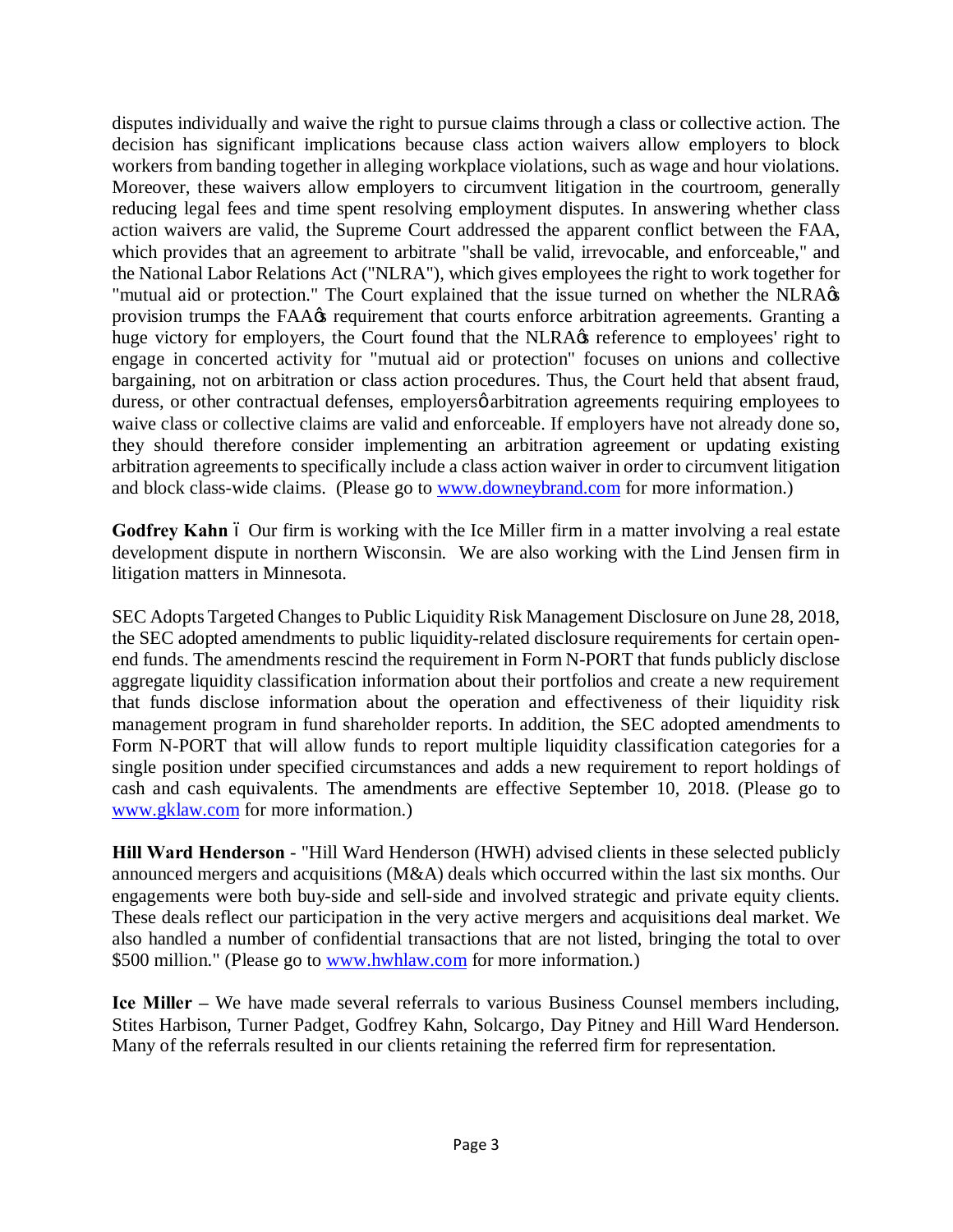We are pleased to welcome Michael Chabraja, a partner in Ice Miller & Tax Exempt Group. Michael concentrates his practice on representing large trade associations and other nonprofit entities in a variety of risk management issues. He provides advice on matters relating to antitrust, governance, intellectual property and member disputes for nonprofit organizations, including professional societies and trade associations. (Please go to [www.icemiller.com](http://www.icemiller.com/) for more information.)

We are also pleased to welcome Heather Renee Adams, of counsel, to the Firmos Labor, Employment and Immigration Group. Heather is a business-oriented attorney who regularly advises and represents clients in high-stakes whistleblower actions and various other areas of employment law before the United States Supreme Court, state and federal appellate courts, federal district courts and administrative agencies, such as the Equal Employment Opportunity Commission (EEOC), Occupational Safety and Health Administration (OSHA) and various other state employment and labor agencies. (Please go to [www.icemiller.com](http://www.icemiller.com/) for more information.)

**Jaburg Wilk** 6 Our firm is working with Solomon Ward in a real estate referral relating to the development of a commercial aquarium alongside San Diego Bay at Seaport Village

Please go to [www.jaburgwilk.com](http://www.jaburgwilk.com/) to view a copy of Gary Jaburg's recent presentation at our Arizona Conference "The JW Way".

**Lind Jensen Sullivan & Peterson** 6 Our firm frequently works with the Godfrey Kahn firm concerning litigation matters in Minnesota. We are assisting the Varnum firm concerning several matters in Minneapolis. We also represent Walgreens in Minnesota in a matter related to opioid litigation.

Our Partner, Paul Peterson is representing Dr. Michael Schulenberg in a wrongful death suit filed by Prince's family in Minnesota. (Please go to [https://www.rollingstone.com/music/music](https://www.rollingstone.com/music/music-news/princes-family-files-lawsuit-against-doctor-that-prescribed-him-pain-pills-715793)[news/princes-family-files-lawsuit-against-doctor-that-prescribed-him-pain-pills-715793](https://www.rollingstone.com/music/music-news/princes-family-files-lawsuit-against-doctor-that-prescribed-him-pain-pills-715793) for more information.)

On August 8, 2018, the Minnesota Supreme Court clarified its 2013 decision Dykhoff vs. Xcel Energy. In Dykhoff, the Supreme Court applied the long-standing "increased risk" test to state that an Employee who falls on a flat, dry surface generally does not have an injury that "arises out of" her employment. (Please go to [www.lindjensen.com](http://www.lindjensen.com/) for more information.)

**Locke Lord** 6 Our firm is working with the Solcargo firm in an immigration matter and we are assisting the Varnum firm as local counsel in a contract dispute matter pending in Houston

On July 31, 2018, the Office of the Comptroller of the Currency (the "OCC") announced that it would begin accepting applications for special-purpose national bank charters from certain FinTech companies 6 including those that do not take deposits.<sup>1</sup> The announcement came immediately after the Treasury Department voiced its support for the plan in a 200-page report calling for changes to regulations surrounding FinTech companies and other financial industry innovators,<sup>2</sup> and on the heels of the Bureau of Consumer Financial Protection<sub> $\alpha$ </sub> appointment of Paul Watkins to lead its newly-created Office of Innovation. Locke Lord Quick study "New Kid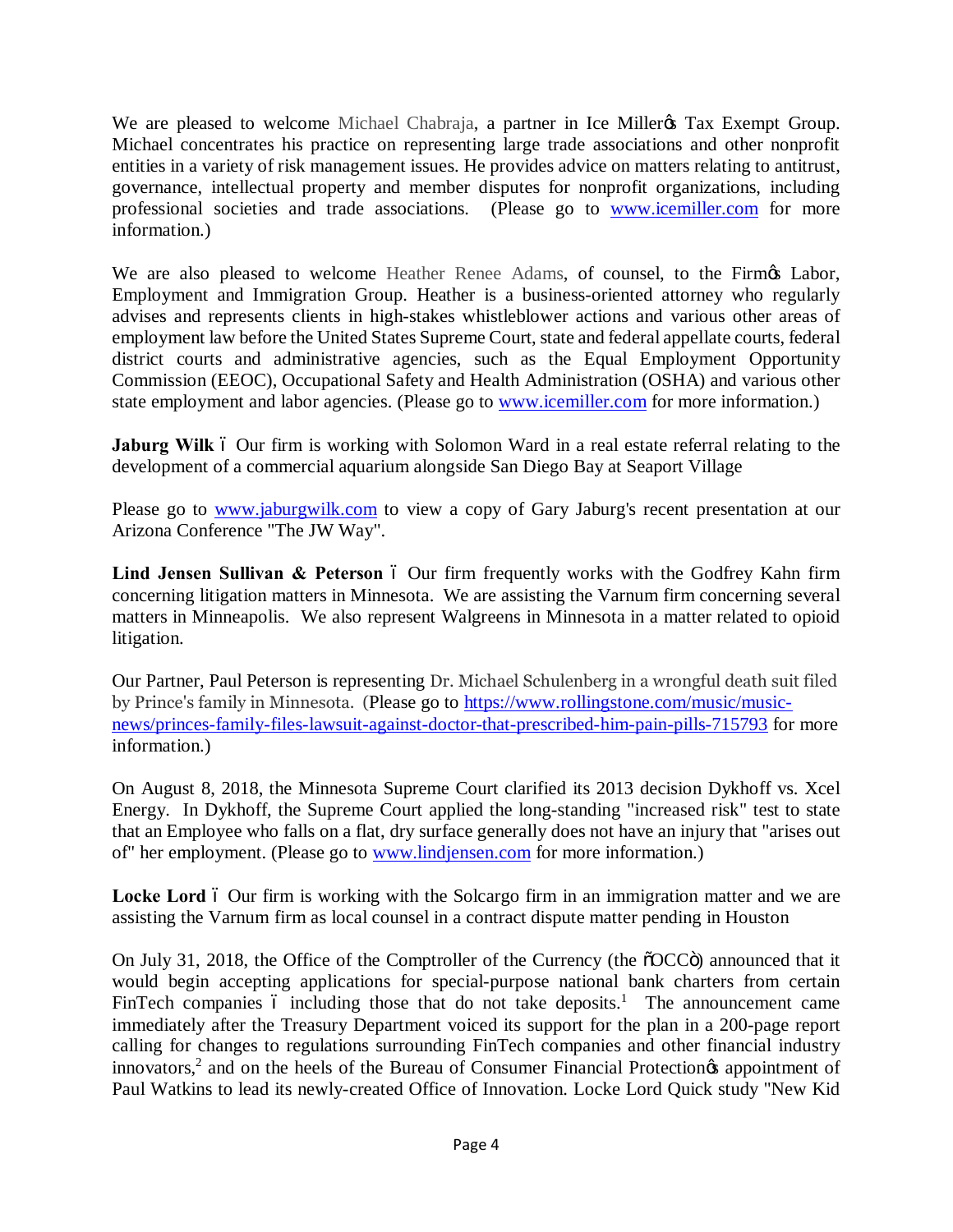in the Sandbox: Bureau of Consumer Financial Protection to create FinTech Regulatory Sandbox". (Please go to [www.lockelord.com](http://www.lockelord.com/) for more information.)

**Oldham Li & Nie – The Firm recently received the following awards:** 

### **Benchmark Litigation – Hong Kong 2018**

- · **Commercial and Transactions – Domestic firms**
- · **Family and Probate**

#### **Asian Legal Business – Intellectual Property Rankings 2018**

- · **Patents – Hong Kong**
- · **Copyright / Trademark – Hong Kong**
- · **Patents – China**
- · **Copyright / Trademark – China**

Launching a Startup in Hong Kong? These are the Legal Issues You Need to Know. To succeed with your startup, you have to find ways to monetize your ideas that comply with the law and use the law to protect your business, all without letting it become a distraction. (See attached news release.)

**Osler** 6 Please visit [www.osler.com](http://www.osler.com/) to view a copy of our guidelines for "Doing Business in Canada".

Perlman Vidigal 6 Newest PVG short video about Brazilian business and legal matters can be viewed at: [https://vimeo.com/278319636.](https://vimeo.com/278319636)

Our firm's different practice areas and partners have been recently recognized by the publication Lacca Approved, 2019, and partners Luciano Godoy, Rubens Vidigal and Marcelo Perlman have been ranked as recommended lawyers in the most recent edition of Chambers Latin America.

Partner Marcelo Perlman has been interviewed by major business publication Época Negócios about blockchain and the law.

PVG partners Rubens Vidigal and Matheus Bueno hosted a breakfast event for guests to discuss new Brazilian fintech regulations and tax aspects thereto.

PVG partner Marcelo Perlman participated in M&A panel in health industry event in June hosted by CBEXs 6 a local think tank and networking association for executives of health care providers and suppliers.

Finally, in June, partner Luciano Godoy moderated a panel on arbitration and the Judiciary at an international conference run by the American Chamber of Commerce.

**Potter Anderson** – We are pleased to report that we are working with Bill Warne of Downey Brand in a matter concerning a dissolution petition in Delaware Chancery Court related to LC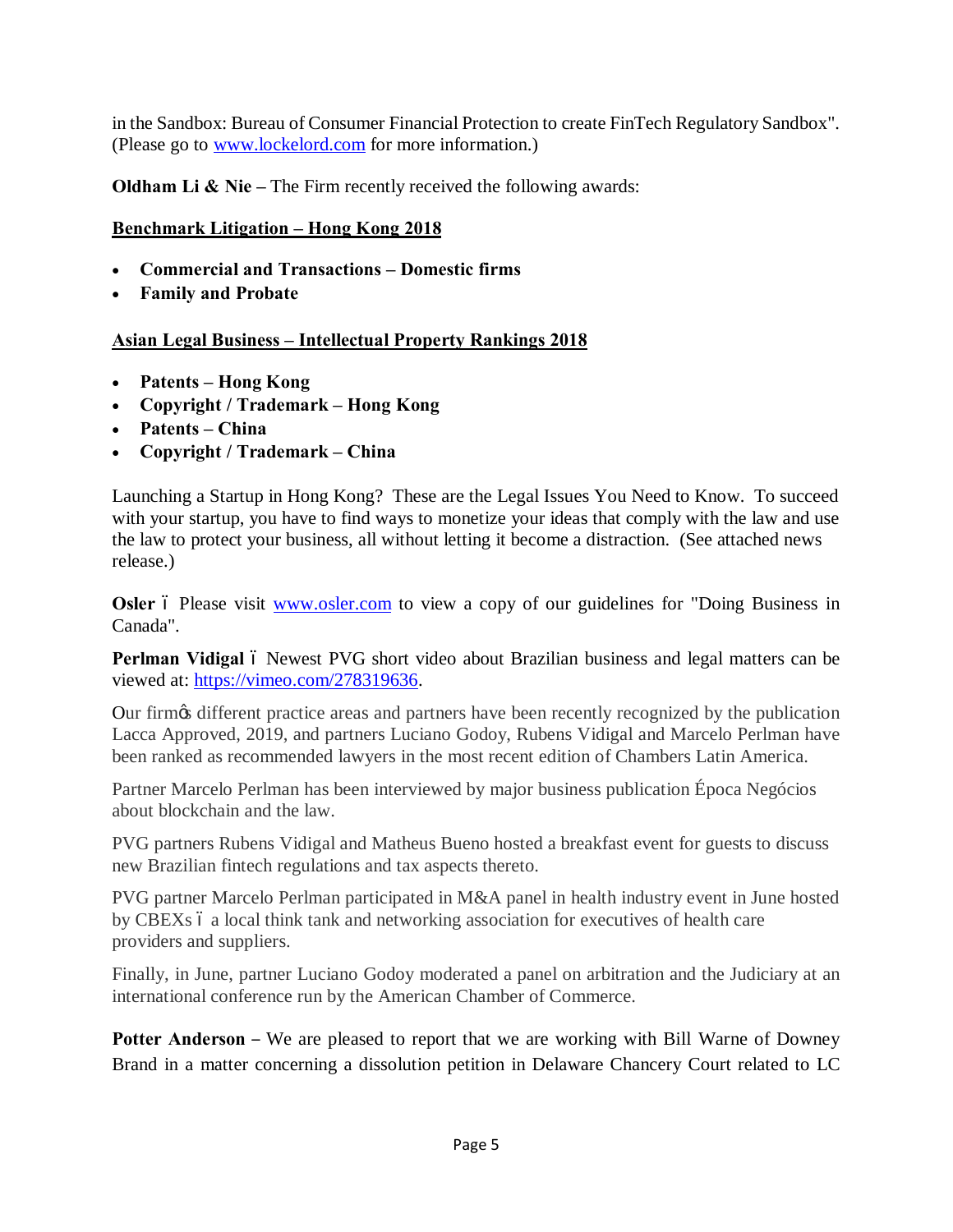Therapeutics, a Delaware corporation. The matter corresponds to a larger fraud action brought in California by Downey Brand on behalf of Mr. Somers.

We are also working with Bill Bayliss at Williams Mullen  $\hat{o}$  We recently completed litigation representing Southern Coal and related parties in breach of contract and fraud litigation in the District of Delaware. Following a bench trial, the parties settled the case in mediation.

Several recent developments have reinforced our reputation as a preferred firm of choice for clients and counsel with Delaware legal needs:

- Led by longtime BCI participants Don Wolfe and Matt Fischer, Potter Anderson is representing National Amusements Inc. and director Shari Redstone in Delaware litigation against CBS Corp. The suits arise from an attempt in May by the CBS board to issue a stock dividend aimed at diluting the controlling interest in the company held by NAI. The case is expedited, and trial will take place in early October.
- Potter Anderson partner and BCI participant Tim Dudderar is currently representing ice cream manufacturer Blue Bell Creameries in two derivative actions in the Delaware Court of Chancery related to a highly publicized 2015 recall. In July 2018, the Court dismissed all but one claim in one of the cases and a decision on a motion to dismiss the other case remains pending.
- To mark the  $30<sup>th</sup>$  annual Tulane Corporate Law Institute held in the spring of 2018, Potter Anderson published *The State of Appraisal in the Delaware Courts*, a compilation of articles focused on recent developments in appraisal cases. (See attached compilation.)

LexisNexis will soon be publishing a 20<sup>th</sup> anniversary edition of *Corporate and Commercial Practice in the Delaware Court of Chancery*, which is widely recognized as a comprehensive resource on practice in the Court of Chancery and has been relied on by courts in Delaware and elsewhere in approximately 500 published opinions. The publication is often referred to as the  $\ddot{\text{o}}$ Wolfe/Pittenger treatiseö after Potter Anderson partners Don Wolfe and Mike Pittenger, the two primary authors.

**Rousaud Costas** 6 Rousaud Costas Duran has renewed its corporate identity under the brand RCD. The firm has also changed its main web domain online, which becomes [www.rcd.legal,](http://www.rcd.legal/) making use of the new extension to designate the legal sector while showing once again its disruptive character[.https://www.rcd.legal/en/rousaud-costas-duran-renews-corporate-identity](https://www.rcd.legal/en/rousaud-costas-duran-renews-corporate-identity-rcd)[rcd](https://www.rcd.legal/en/rousaud-costas-duran-renews-corporate-identity-rcd)

· RCD expands the Corporate and commercial area with two new partners: the firm is joined by Federico Belausteguigoitia, a recognized expert in the Corporate and Energy/Aviation sectors, and José María Pastrana, who has more than 15 years of experience in M&A, finance and listed companies.[http://www.rousaudcostasduran.com/en/rcd-expands-corporate](http://www.rousaudcostasduran.com/en/rcd-expands-corporate-commercial-area-two-new-partners)[commercial-area-two-new-partners](http://www.rousaudcostasduran.com/en/rcd-expands-corporate-commercial-area-two-new-partners)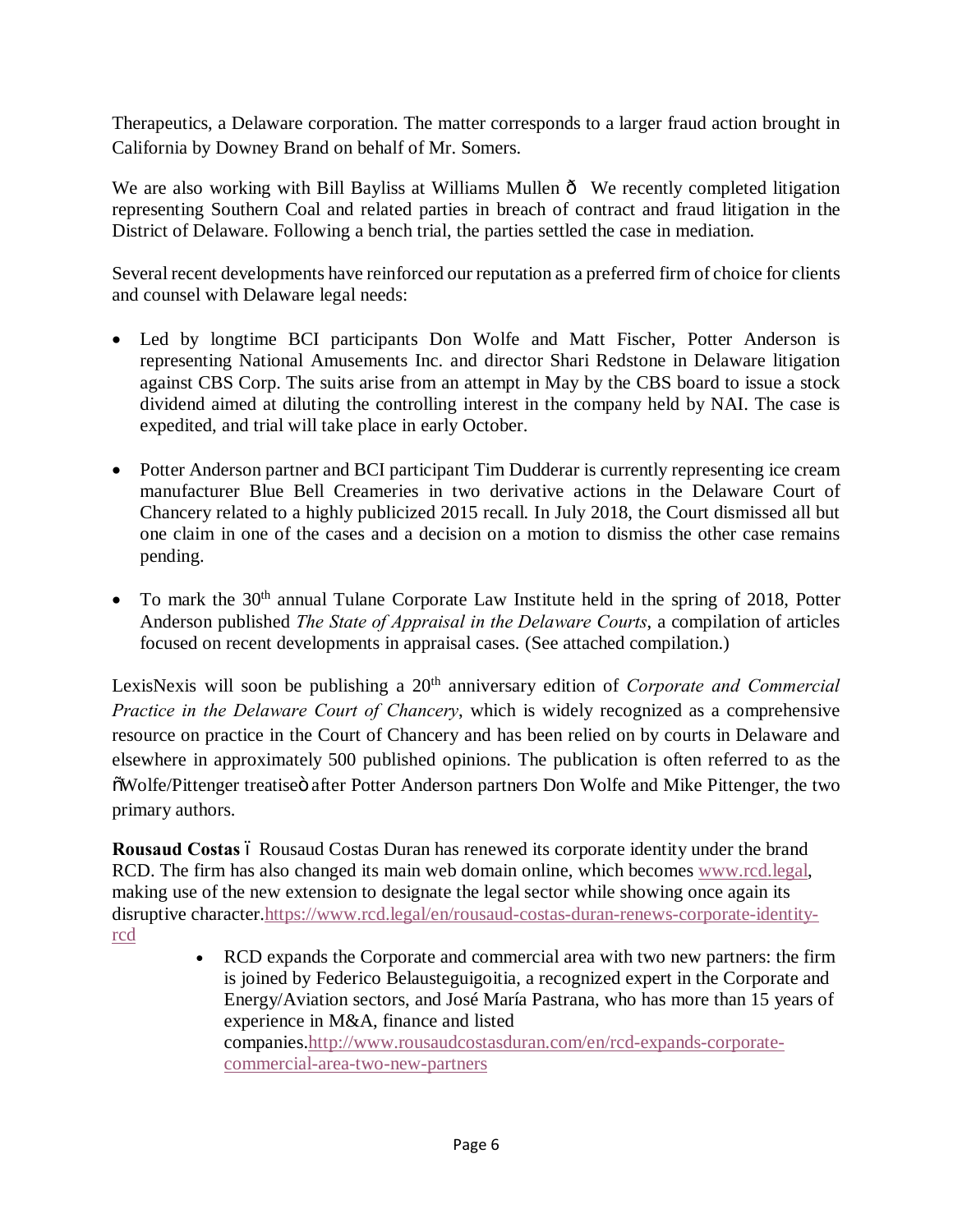- · RCD has been recognized as a top legal advisor in Private Equity and Venture Capital:
	- Chambers Europe 2018 distinguishes the firm in Band 1 in the area of Private Equity: Venture Capital, and also recommends its other 12 practices and distinguishes 22 of RCD $\alpha$  lawyers. Legal 500 recognizes RCD as one of the main law firms in the Spanish legal market with 12 recommended practices and 18 individual mentions. [https://www.rcd.legal/en/rousaud-costas-duran-reinforces](https://www.rcd.legal/en/rousaud-costas-duran-reinforces-standing-in-prestigious-legal-directories-chambers-and-partners-and-legal500)[standing-in-prestigious-legal-directories-chambers-and-partners-and](https://www.rcd.legal/en/rousaud-costas-duran-reinforces-standing-in-prestigious-legal-directories-chambers-and-partners-and-legal500)[legal500](https://www.rcd.legal/en/rousaud-costas-duran-reinforces-standing-in-prestigious-legal-directories-chambers-and-partners-and-legal500)
	- · PitchBook has ranked us among the most active firms globally and as the second most active firm in the Venture Capital market across Europe in 2017. We are the only Spanish firm to be ranked both in the European and Global Ranking.
- More news is available about these and other matters on our website: <https://www.rcd.legal/en/news-events>

**Solcargo** 6 Our firm is working with the Locke Lord in a litigation matter in Mexico. We are also assisting the Varnum firm in a litigation matter and the Rousaud Costas firm in establishing a business in Mexico.

The new Financial Technologies Law and other amendments to financial regulations have been published and Fintechs will have between six months and a year to adjust to the new regulations. (Please go to [www.solcargo.com.mx](http://www.solcargo.com.mx/) for more information.)

**Solomon Ward** 6 Our firm is working with Jaburg Wilk in a real estate referral relating to the development of a commercial aquarium alongside San Diego Bay at Seaport Village.

**Stites Harbison** - We continue to be focused on the non-coastal southeast, and lower and mid-Ohio Valley, regions, with healthy small to mid-sized offices in Tennessee (Nashville and Memphis), Atlanta, Southern Indiana, the Washington, DC/Alexandria, VA area, and large offices in our home area of Kentucky. We need for BCI Member Firms to remember us for referrals in "fly-over" country. I believe that we remain the primary BCI Member Firm for Kentucky and maybe for Tennessee. But, we can help BCI Member Firms in ALL of the areas of our region, from Southern Indiana and Southern Ohio on the North, to Memphis on the west, to Atlanta on the South, and to the Washington/Alexandria area (particularly for IP work) in the East.

We are also pleased to announce the expansion of our Construction Service Group with the addition of two attorneys. (Please go to **www.stitesharbison.com** for more information.)

**Turner Padget** 6 Turner Padget Graham & Laney, P.A. announces the addition of three attorneys. Dalhi N. Myers joins as of counsel in the firm's Business Litigation and Transactions practice and is based in Columbia. Cheslyne Shea Brighthop and Marcus J. Brown join as associates in the firm's Insurance Litigation practice, both based in Columbia. Their arrivals bring the total number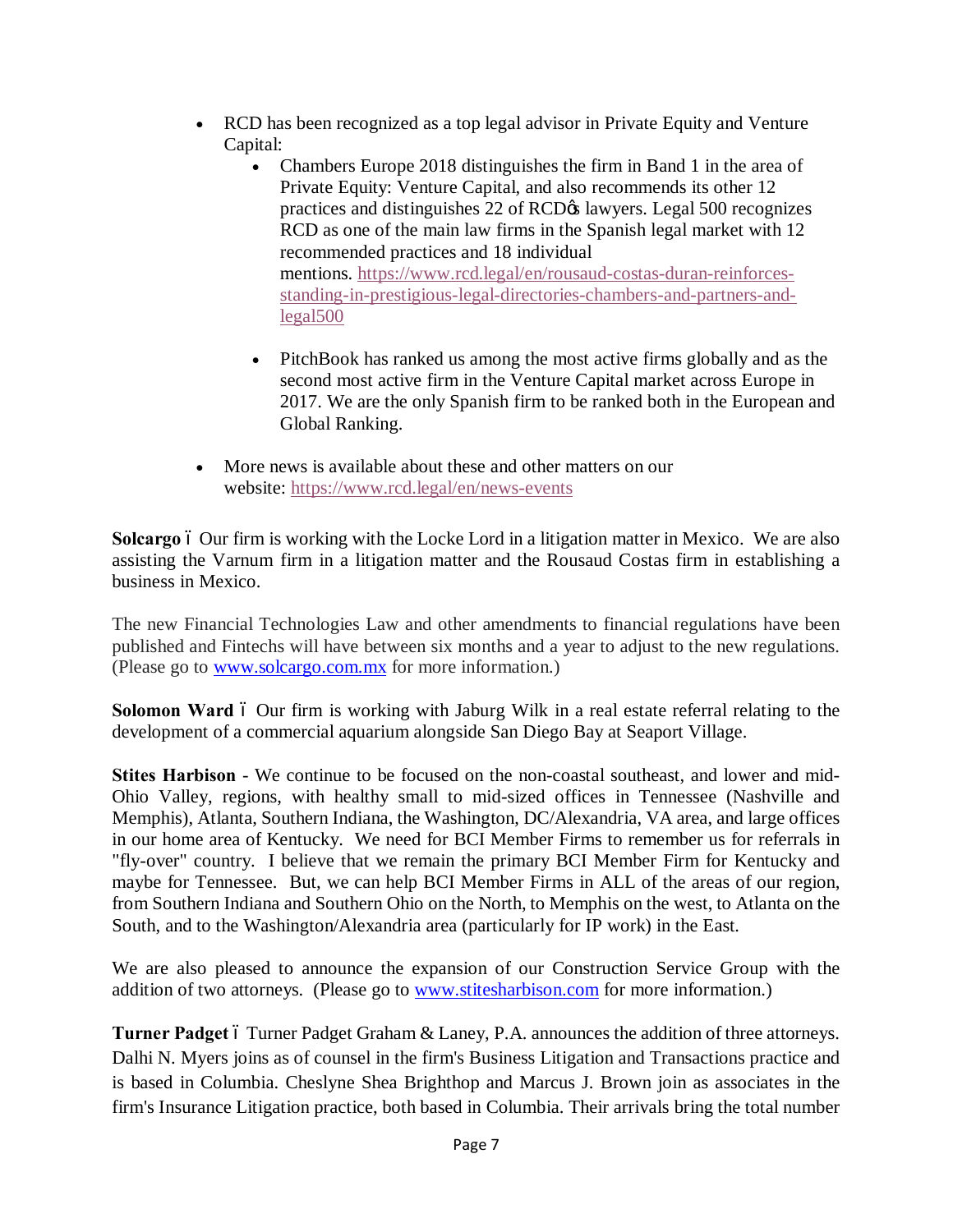of new attorneys to join the firm this year to ten. (Please go to [www.turnerpadget.com](http://www.turnerpadget.com/) for more information.)

Varnum 6 Our firm is working with the Lind Jensen firm in litigation matters in Minnesota. We are also working with the Locke Lord firm in a matter involving a contract dispute pending in Houston, TX.

Williams Kastner 6 The firm congratulates Williams Kastner Member, Marshall Ferguson, on his appointment by Governor Inslee to the King County Superior Court. Marshall replaces Judge Helen Halpert who retired last month. Williams Kastner is proud of Marshalløs achievement and values his contributions to the firm for over the years. We wish him the best in his new role as a King County Superior Court Judge. (Please go to [www.williamskastner.com](http://www.williamskastner.com/) for more information.)

**Williams Mullen** 6 Our firm is working with the Potter Anderson firm in Delaware. That firm recently completed litigation representing Southern Coal and related parties in breach of contract and fraud litigation in the District of Delaware. Following a bench trial, the parties settled the case in mediation.

The Tax Cuts and Jobs Act, which was enacted in late 2017, included a tax incentive for investments in "qualified opportunity zones," or QO zones. On June 20, 2018, the U.S. Treasury issued Notice 2018-48, which included the designations of QO zones in all 50 states and the District of Columbia. (Please go to [www.williamsmullen.com](http://www.williamsmullen.com/) for more information.)

### **COMMENTS:**

**Perlman Vidigal** 6 Suggestion to consider increasing efforts to expand the organization international base of firms; organizing meetings in different countries; adopting initiatives to spread out information about BCI and its coverage within member firms in their various locations so that partners (even if not actively involved with the organization) know of the multistate/jurisdictional legal resources that may be available to them and their clients. Specific initiatives suggested in prior newsletter.

Stites Harbison 6 Suggestion to consider that BCI use more meeting time trying to bring Member Firms together to discuss the changing threats and opportunities that are there for all of us in our current legal marketplaces. Members of BCI are uniquely positioned to lead such discussions, since we have a great cross section of differently sized law firms in the Network, and we have widely varied, individual firms, national and international home markets that are in different stages of development. With the hope that we could all learn even more from each other, both defensively on how to protect our existing practices and offices, but also offensively on what works for the different Member Firms for healthy and sustained growth. Collectively, we may even know of practice development opportunities, and other business and management opportunities and ideas